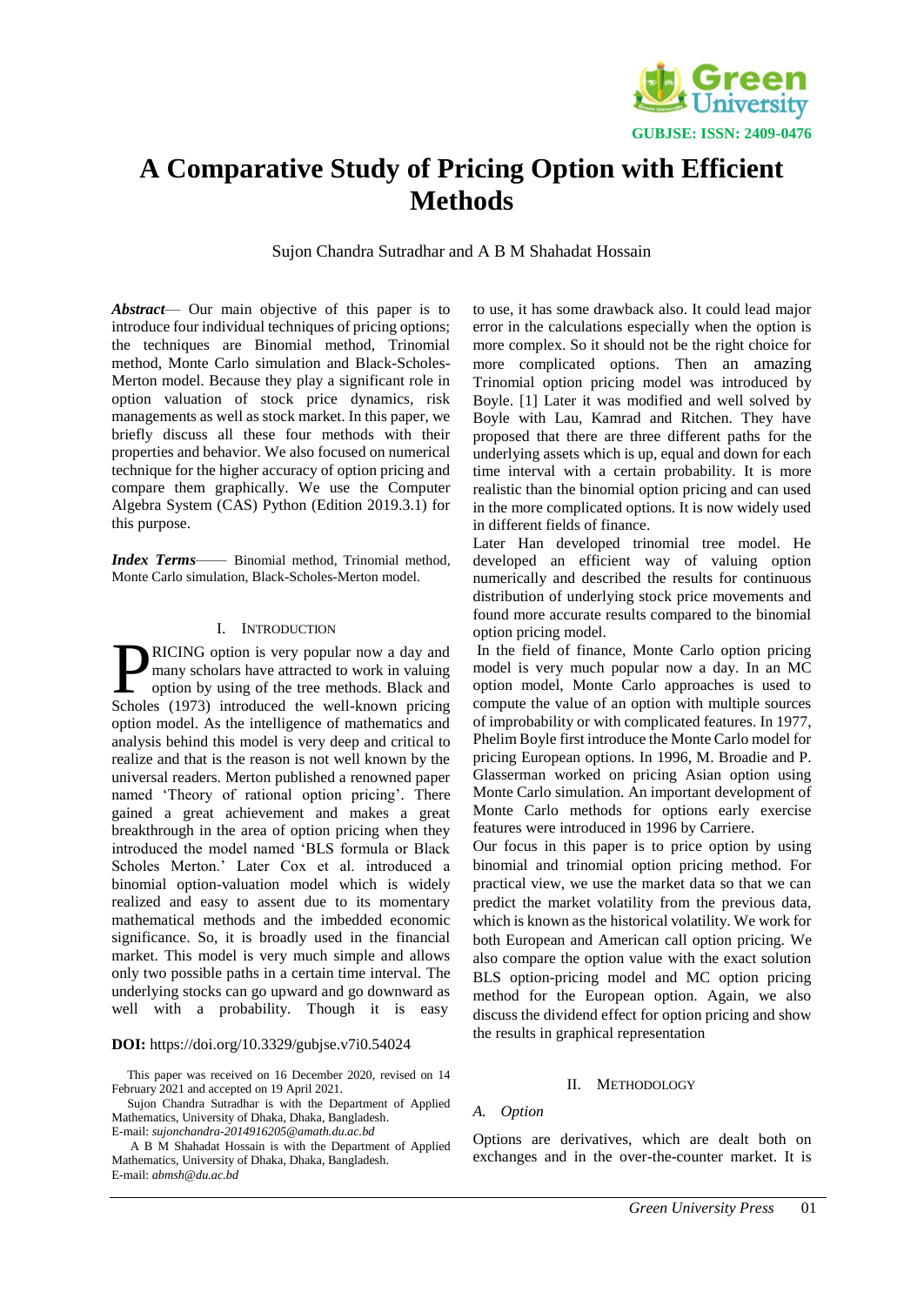contract that gives rights to the holder but not obligation. There are mainly two categories of options.

- Call option
- Put option

Call is one type of these options which gives its holder the right but not the obligation to buy an underlying asset in a specific price on a specific date. Similarly put is another type of option that gives right but not obligation to its owner to sell an underlying asset in a specific price on a specific date. The predetermined price and date are known as strike price (K) and expiration date (T) respectively. If the option is exercised before the expiration date then it is American option [2] otherwise if the option is exercised only on the expiration date then it is the European option. Let  $S_T$  be the final price and K be the strike price of the

underlying asset. Let us consider that the option costs nothing.

In a call option, payoff from long position is,  $\max(S_T - K, 0)$ . This replicates that if  $S_T > K$  the option will be exercised and will not be exercised if  $S_T \leq K$ . The payoff to its holder from a long position

in a put option is  $max(K - S_T, 0)$ . The Payoff from short position in a call option is,

 $-\max(S_T - K, 0) = \min(K - S_T, 0)$ 

In a long positioned put option the payoff for its holder is  $max(K - S_T, 0)$ 

In European option, we can only exercise our option on the expiration date but in American type option, we can exercise it before the determined date, because of it, this type of option is more costly than the previous type.

## *B. Binomial option pricing model (BOPM)*

 In BOPM the whole time frame divided into small interval of size  $\delta t$ . It confirms us that in each time period the stock price moves either up  $Su$  and down Sd from its initial value  $S$ . In fig. 1 we have showed a two steps binomial tree.



Fig. 1. Two steps binomial tree.

Where  $u > 1$  and  $d < 1$ . The movement from S to Su is called the up movement and  $Sd$  is called the down movement. The probability for the up movement as well as for the down movement is  $p$  and  $(1-p)$ respectively. During the time interval  $\delta t$ , the parameters  $p$ ,  $u$ ,  $d$  must give the correct value for the mean and the variance. The expected return from an asset in the risk neutral world is the risk-free interest rate and it is denoted by  $r$ . When there is yield of  $q$ , then the expected return from the underlying asset will be  $(r - q)$ . This means that the expected value after certain time interval of size  $\delta t$  must be  $Se^{(r-q)\delta t}$ . [3] If we match the mean return with the above mentioned tree, we get the following relationship

$$
Se^{(r-q)\delta t} = pSu + (1-p)Sd
$$
  
\n
$$
\Rightarrow e^{(r-q)\delta t} = pu + (1-p)d
$$
 (1)

The variance of a variable  $x$  is defined by  $E(x^2) - [E(x)]^2$ . Now let us define R is the percentage change of the asset price at time  $\delta t$ , there is probability p that  $(1 + R)$  is u and a probability  $(1-p)$  is d, then the variance of  $(1+R)$  is  $pu^{2} + (1-p)d^{2} - e^{2(r-q)\delta t}$ . The variance of  $(1+R)$  is the same as the variance of R and this is  $\sigma^2 \delta t$ .

So 
$$
pu^2 + (1 - p)d^2 - e^{2(r-q)\delta t} = \sigma^2 \delta t
$$
 (2)  
From equation (1)

$$
e^{(r-q)\delta t}(u+d) = pu^2 + (1-p)d^2 + ud
$$
 so  

$$
e^{(r-q)\delta t}(u+d) - ud - e^{2(r-q)\delta t} = \sigma^2 \delta t
$$
 (3)

A last but not least condition applied by CRR (1979) consider  $ud = 1$ , and by solving the above equation we can find the relation, [4]

$$
p = \frac{a - d}{u - d}, \ u = e^{\sigma \sqrt{\delta t}}, \ d = e^{-\sigma \sqrt{\delta t}}, \ a = e^{(r - q)\delta t}
$$

## *C. Expressing the approach algebraically*

 Assume the life of the option is partitioned into *n* subinterval of length  $\delta t$ . We will mention to the  $j<sup>th</sup>$ node at time  $i\delta t$  as the  $(i, j)$  node, (where  $0 \le i \le n$  and  $0 \le j \le i$ ). Define  $f_{i,j}$  is the option value at the  $(i, j)$  node. At the  $(i, j)$  node the underlying asset is  $S_0 u^i d^{i-j}$ . For a call option payoff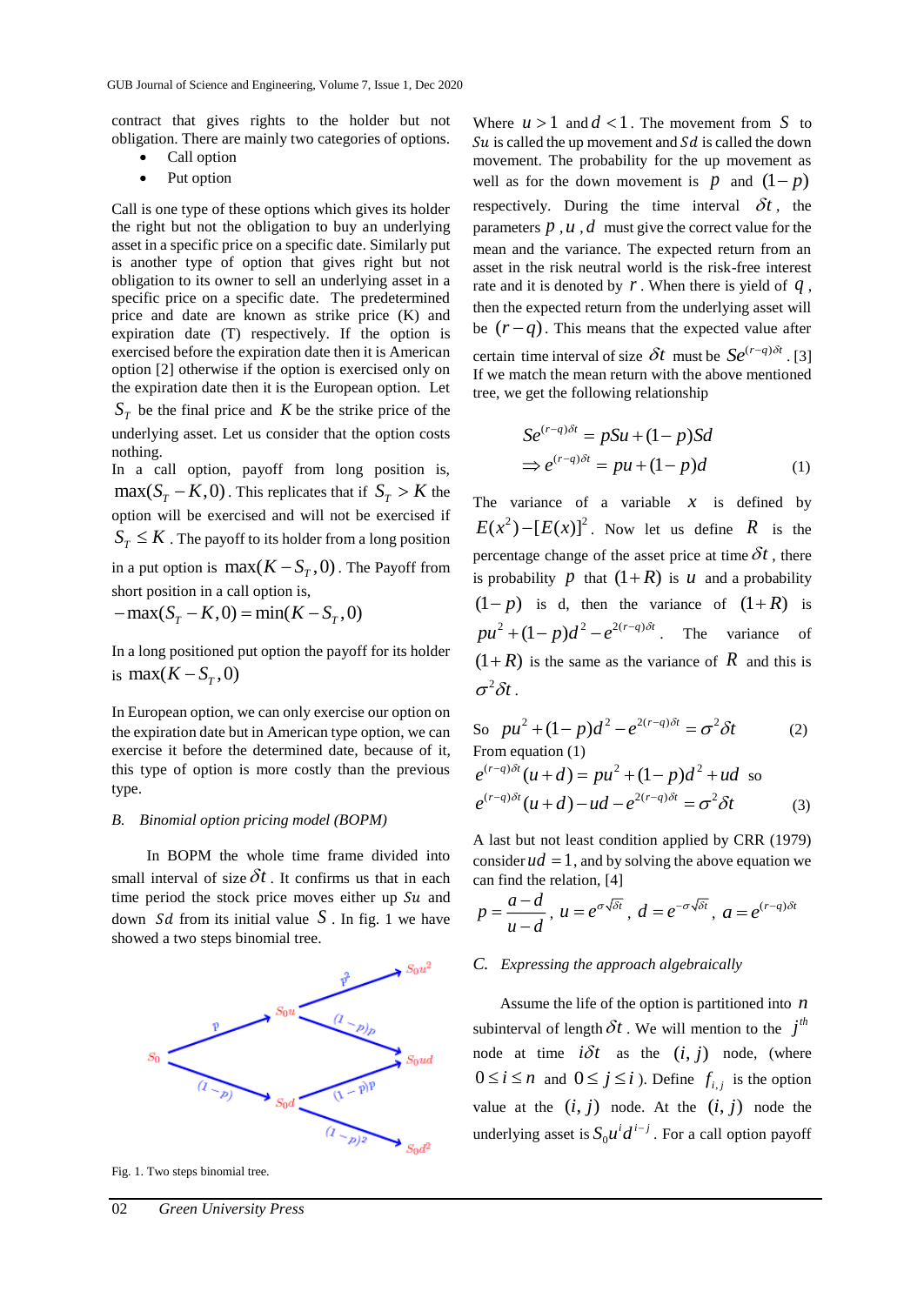from the underlying asset at time  $T$  (at the maturity) is  $\max(S_T - K, 0)$ . So

$$
f_{n,j} = \max(S_0 u^i d^{n-j} - K, 0); j = 0, 1, \dots, n
$$

Similarly, for a put option payoff at time  $T$  is  $max(K-S_T,0);$  so,

$$
f_{n,j} = \max(K - S_0 u^i d^{n-j}, 0); j = 0,1,\dots,n
$$

The probability of moving at time  $i\delta t$  from node  $(i, j)$  to the  $(i+1, j+1)$  node at time  $(i+1)\delta t$  is *p* , and similarly the probability of moving at time  $i\delta t$  from node  $(i, j)$  to the  $(i+1, j)$  node at time  $(i+1)\delta t$  is  $(1-p)$ . If early exercise is not allow, then risk neutral valuation gives

$$
f_{i,j} = e^{-r\delta t} \left[ p f_{i+1,j+1} + (1-p) f_{i+1,j} \right]
$$

For  $0 \le i \le n-1$  and  $0 \le j \le i$ . Now if we consider early exercise such as American option, then we should compare  $f_{i,j}$  with the options intrinsic value, so, for a call option, [5]

$$
f_{i,j} = \max \left\{ S_0 u^j d^{i-j} - K, e^{-r\delta t} \left[ p f_{i+1,j+1} + (1-p) f_{i+1,j} \right] \right\}
$$

And for put option,

$$
f_{i,j} = \max \left\{ K - S_0 u^j d^{i-j}, e^{-r\delta t} \left[ pf_{i+1,j+1} + (1-p) f_{i+1,j} \right] \right\}
$$
  
*D. Trinomial option pricing model (TOPM)*

 The calculating procedure of TOPM is as similar as the BOPM. Although it is more realistic. In trinomial tree, we observed three possibilities of the movement of share price (stock price)  $Su$ ,  $Sd$  and  $S$  from the initial stock price  $S$ . The probabilities of this movements are  $p_u$ ,  $p_m$  and  $p_d$ .



Fig.2. Two steps trinomial tree

In our model, if we claim stock price increases from step  $(n-1)$  to step n, then the stock price at step

 $(n+1)$  is  $uS_n$ ,  $mS_n$  and  $dS_n$  with the probability  $p_u$ ,  $p_m$  and  $p_d$  respectively. We have showed simple two steps trinomial tree in the above fig. 2

In the risk neutral condition, the expected asset price after the first interval is  $S_0 e^{r\delta t}$  where  $(\delta t = T/n)$ ; that is,

$$
S_0 e^{r\delta t} = p_u S_0 u + p_m S_0 m + p_d S_0 d
$$
  
\n
$$
\Rightarrow e^{r\delta t} = u p_u + m p_m + d p_d
$$
 (4)

Another two conditions come from the variance and property of probabilities;

$$
u^{2} p_{u} + m^{2} p_{m} + d^{2} p_{d} - (e^{r\delta t})^{2} = \sigma^{2} \delta t
$$
 (5)

$$
p_u + p_m + p_d = 1 \tag{6}
$$

By solving the above equations  $(4)$ ,  $(5)$ , and  $(6)$  we find the probabilities;

$$
p_u = \left(\frac{e^{r\delta t/2} - e^{-\sigma\sqrt{\delta t/2}}}{e^{\sigma\sqrt{\delta t/2}} - e^{-\sigma\sqrt{\delta t/2}}}\right); p_d = \left(\frac{e^{\sigma\sqrt{\delta t/2}} - e^{r\delta t/2}}{e^{\sigma\sqrt{\delta t/2}} - e^{-\sigma\sqrt{\delta t/2}}}\right);
$$
  

$$
p_m = 1 - p_u - p_d;
$$

Where,  $u = e^{\sigma \sqrt{2\delta}t}$ ,  $d = e^{-\sigma \sqrt{2\delta}t}$  and  $m = 1$ . The methodology of pricing option using a trinomial

tree (TT) is same as the binomial tree (BT), once the share price tree is built and the option payoff at maturity time  $T$  are calculated. For the call option  $max(S_\tau-K,0)$ and for the put option  $\max(K - S_T, 0)$ . After that it remains to apply the following backward induction algorithm, where *i* represents the time position and the  $j$  represents the space position, then

$$
C_{i,j} = e^{-r\delta t} \left[ p_u C_{i+1,j+1} + p_m C_{i+1,j} + p_d C_{i+1,j+1} \right]
$$

Now if the option is the American type then the option can be exercised before the expiry date  $(T)$  with the same strike price, then the backward recursion takes the following form; [6] For call:

$$
C_{i,j} = \max \left( S_{i,j} - K, e^{-r\delta t} \left[ p_u C_{i+1,j+1} + p_m C_{i+1,j} + p_d C_{i+1,j+1} \right] \right)
$$
  
For put:

$$
C_{i,j} = \max\left(K - S_{i,j}, e^{-r\delta t} \left[p_u C_{i+1,j+1} + p_m C_{i+1,j} + p_d C_{i+1,j+1}\right]\right)
$$

*E. Monte Carlo Simulation*

 The stochastic differential equation with drift term  $\mu$  and diffusion term  $\sigma$  is  $dS_t = \mu S_t dt + \sigma S_t dW_t$ where,  $W_t$  is a standard Brownian process. Now if the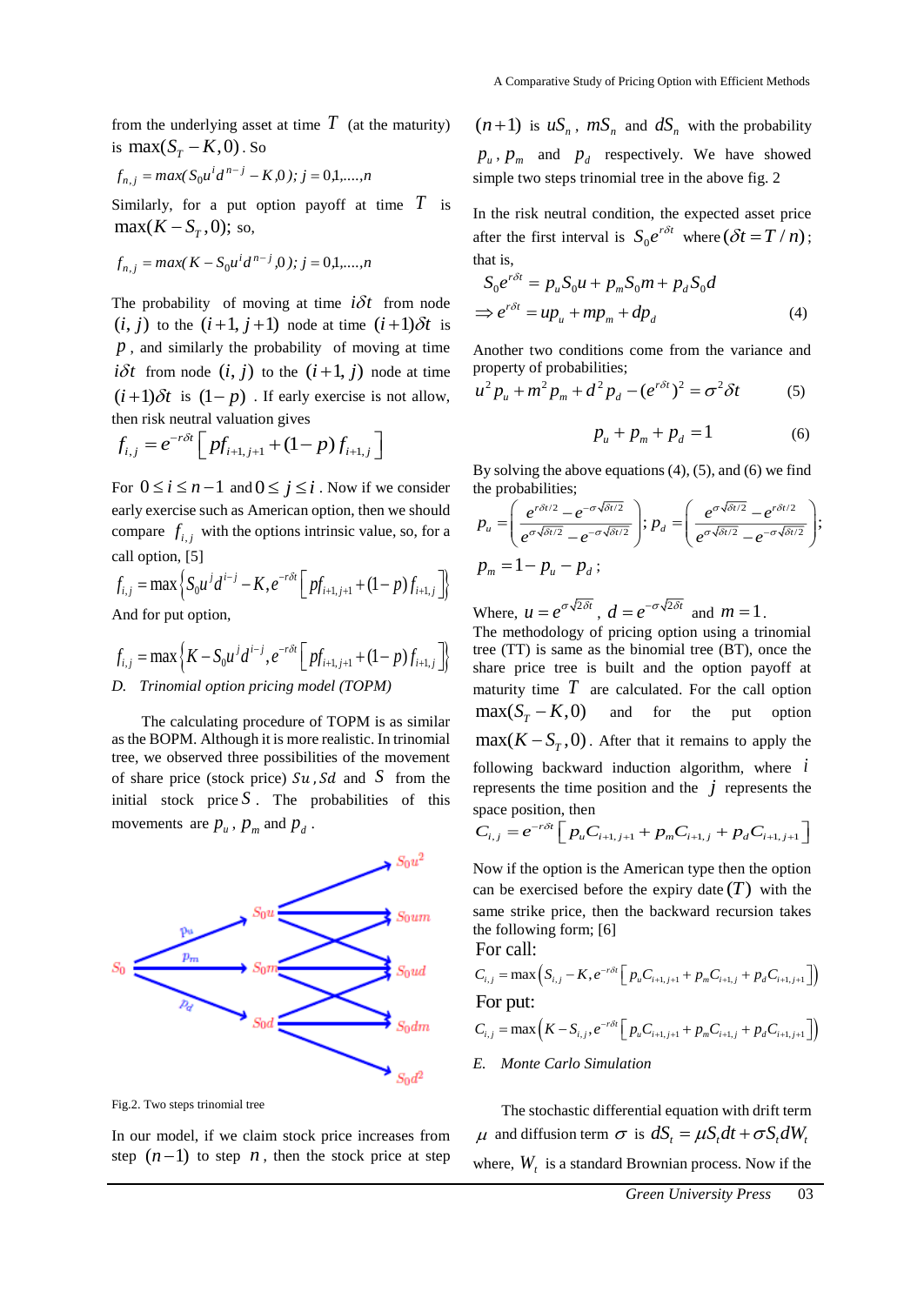drift and diffusion are correlated with both *S* and *t* then discrete approximation is  $\Delta S = \mu S \delta t + \sigma S \epsilon \Delta W$  where  $\epsilon \sim \mathcal{N}(0,1)$ . Now using Itô's lemma  $d \ln(S_t) = (\mu - \sigma^2 / 2) dt + \sigma dW_t$ . Here  $\ln(S_t)$ follows a standardized wiener process with constant mean and variance. This means that the change of  $\ln(S_t)$  within time interval  $\delta t$ is normally distributed. [7] i.e

$$
\ln(S_{t+\delta t}) - \ln(S_t) \sim \mathcal{N}\left[\left(\mu - \frac{\sigma^2}{2}\right)\delta t, \sigma^2 \delta t\right]
$$
  
or, 
$$
\ln(S_{t+\delta t}) \sim \mathcal{N}\left[\ln(S_t) + \left(\mu - \frac{\sigma^2}{2}\right)\delta t, \sigma^2 \delta t\right]
$$
  

$$
\ln(S_{t+\delta t}) - \ln(S_t) = \left(\mu - \frac{\sigma^2}{2}\right)\delta t + \sigma \varepsilon \sqrt{\delta t}
$$
  
or, 
$$
S_{t+\delta t} = S_t \exp\left[\left(\mu - \frac{\sigma^2}{2}\right)\delta t + \sigma \varepsilon \sqrt{\delta t}\right]
$$

or, 
$$
S_{t+\delta t} = S_t \exp \left[ \left( \mu - \frac{\sigma}{2} \right) \delta t + \sigma \varepsilon \sqrt{\delta t} \right]
$$
  
If  $t = 0$ , and  $\delta t = T$ , the equation moves to

$$
S_T = S_0 \exp\left[\left(\mu - \frac{\sigma^2}{2}\right) \delta t + \sigma \varepsilon \sqrt{\delta t}\right]
$$
 (7)

MC simulation is broadly used in for the commodity pricing where the payoff depends on the previous prices of the underlying commodities. In order to price the option first we need to divide the maturity time *T* of options into *n* subintervals with length  $\delta t$ , then by using the equation (7) sample the possible random path for the stock price and get the stock price  $S_T$  at the maturity date. After collecting all the payoffs, discount the average payoff we get the expected results, which is

For call: 
$$
e^{-rT} \left( \frac{1}{n} \sum_{i=1}^{n} \max(S_T - K, 0) \right)
$$
  
For put:  $e^{-rT} \left( \frac{1}{n} \sum_{i=1}^{n} \max(K - S_T, 0) \right)$ 

#### *F. Black-Scholes Merton pricing formula*

 If the option value *f* , risk neutral interest rate *r* , market annual volatility  $\sigma$  and the stock price S then from the solution of BLS-Merton differential equation, [8][9]

$$
\frac{\partial f}{\partial t} + rf \frac{\partial f}{\partial S} + \frac{1}{2}\sigma^2 S^2 \frac{\partial^2 f}{\partial S^2} = rf
$$

04 *Green University Press*

Prices of the European call and put options form are  $(8)$ 

$$
C = S_0 N(d_1) - Ke^{-rT} N(d_2)
$$
\n
$$
R = K_0 r^T N(d_1) - S_0 N(d_2)
$$
\n(8)

$$
P = Ke^{-rT}N(-d_2) - S_0N(-d_1)
$$
\n(9)

Where 
$$
d_1 = \frac{\ln(S_0/K) + (r + \sigma^2/2)(T-t)}{\sigma\sqrt{T-t}}
$$
;  
\n $d_2 = \frac{\ln(S_0/K) + (r - \sigma^2/2)(T-t)}{\sigma\sqrt{T-t}}$ ;

The formula  $N(x)$  is the CDF for a standard normal distribution with mean  $\hat{0}$  and variance 1. [10]

## III. RESULT

#### TABLE I AMERICAN CALL OPTION PRICING UNDER TWO DIFFERENT **METHODS**

|            |       | <b>Binomial</b> | Trinomial |  |
|------------|-------|-----------------|-----------|--|
| Variable   | Value | Tree            | Tree      |  |
|            |       |                 |           |  |
|            | 0.01  | 155.5790        | 155.3498  |  |
|            | 0.02  | 158.3135        | 158.0743  |  |
| Interest   |       |                 |           |  |
| Rate       | 0.03  | 161.0505        | 160.8033  |  |
|            | 0.04  | 163.7898        | 163.5365  |  |
|            | 0.05  | 166.5308        | 166.2733  |  |
|            |       |                 |           |  |
|            | 18    | 150.6632        | 151.2171  |  |
|            | 20    | 151.3778        | 152.3539  |  |
| Volatility |       |                 |           |  |
| (% )       | 23    | 155.5790        | 155.3499  |  |
|            | 25    | 158.4847        | 158.0472  |  |
|            | 30    | 165.7912        | 164.8304  |  |
|            |       |                 |           |  |
|            | 785   | 155.5790        | 155.3498  |  |
|            | 900   | 72.828          | 72.5624   |  |
| Strike     |       |                 |           |  |
| Price      | 800   | 143.6316        | 143.1555  |  |
|            | 700   | 234.2008        | 233.9966  |  |
|            | 750   | 186.1183        | 186.8503  |  |
|            |       |                 |           |  |
|            | 100   | 155.570         | 155.3498  |  |
|            | 200   | 171.8844        | 170.6728  |  |
| Maturity   |       |                 |           |  |
| Time       | 300   | 184.6971        | 182.7576  |  |
|            | 400   | 195.6898        | 195.3513  |  |
|            | 50    | 148.5626        | 148.7628  |  |
|            |       |                 |           |  |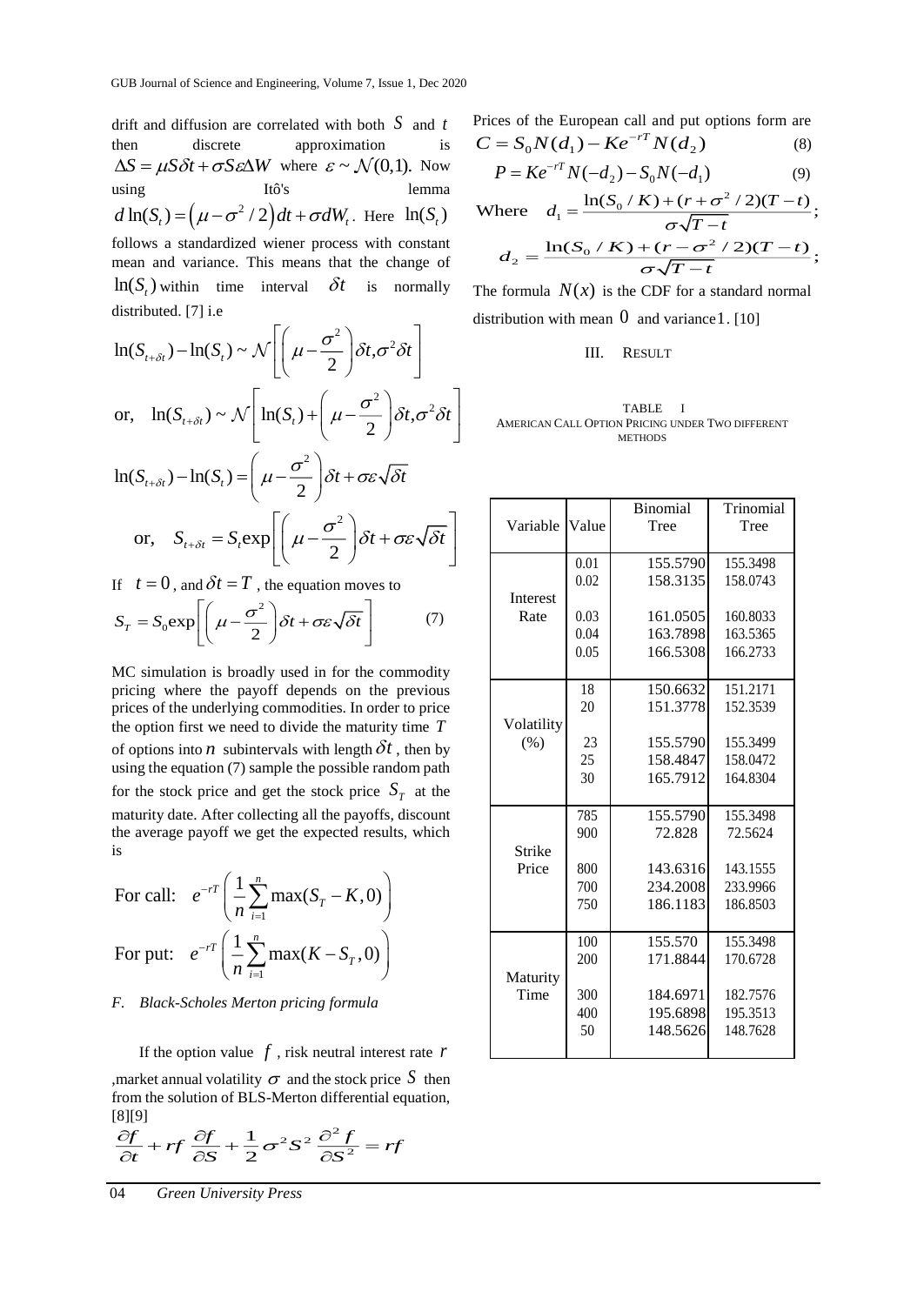

EUROPEAN CALL OPTION PRICES UNDER DIFFERENT METHODS

| Variable Value     |                     | <b>BT</b><br>Model               | <b>TT</b> Model                  | <b>Black</b><br>Scholes          | Monte<br>Carlo                   |
|--------------------|---------------------|----------------------------------|----------------------------------|----------------------------------|----------------------------------|
| Number<br>of steps | 5<br>10             | 155.5790<br>155.3499             | 155.5161<br>155.6727             | 155.5160<br>155.5161             | 97.5437<br>195.1493              |
|                    | 100<br>1000         | 155.4879<br>155.5192             | 155.5219<br>155.5160             | 155.5160<br>155.5160             | 119.3861<br>155.3216             |
|                    | 5000                | 155.5166                         | 155.5161                         | 155.5160                         | 153.3974                         |
| Interest<br>Rate   | 0.01<br>0.02        | 155.5790<br>158.3135             | 155.5161<br>158.0743             | 155.5160<br>158.2202             | 153.3974<br>155.9964             |
|                    | 0.03<br>0.05<br>0.1 | 161.0505<br>166.5308<br>180.2500 | 160.8034<br>166.2733<br>179.9936 | 160.9311<br>166.3700<br>180.0392 | 157.5958<br>164.2374<br>178.0168 |
|                    | 23%                 | 155.5790                         | 155.5161                         | 155.5160                         | 153.3974                         |
| Volatility         | 30%<br>35%<br>20%   | 165.7912<br>173.1325<br>151.3778 | 164.8304<br>171.6475<br>152.3579 | 164.1484<br>171.5658<br>152.7103 | 162.6272<br>169.9201<br>150.5558 |
|                    | 15%                 | 149.6079                         | 149.5380                         | 149.6437                         | 146.6667                         |
| Strike             | 785<br>900          | 155.5790<br>72.828               | 155.5161<br>72.5624              | 155.5160<br>71.5205              | 153.3974<br>69.6888              |
| Price              | 800<br>700          | 143.6316<br>234.2008             | 143.1555<br>233.9966             | 142.7277<br>234.2826             | 140.4281<br>232.4011             |
|                    | 750                 | 186.1183                         | 186.8503                         | 186.87851                        | 184.0479                         |
| Maturity<br>Time   | 100<br>200          | 155.5790<br>171.8844             | 155.5161<br>170.6728             | 155.5160<br>170.1959             | 153.3974<br>169.2282             |
|                    | 300<br>400<br>50    | 184.6971<br>195.6898<br>148.5626 | 182.7576<br>195.3513<br>148.7628 | 183.8515<br>196.3507<br>148.7374 | 181.1051<br>196.4881<br>145.8121 |
|                    |                     |                                  |                                  |                                  |                                  |

In this paper, we use the daily data of Google (NASDAQ. GOOG) from 2015-01' to '2017-07' and find the historical volatility 23% , we consider the initial stock price  $\frac{1}{6}$  \$930.5, risk free interest rate 1% and 100 days maturity times, we consider the 252 trading days and zero dividend yield here. The results from the American call option is in table 1, and European call option price is in table 2



Fig. 3. European call option pricing under different volatility, interest rate, maturity, and strike price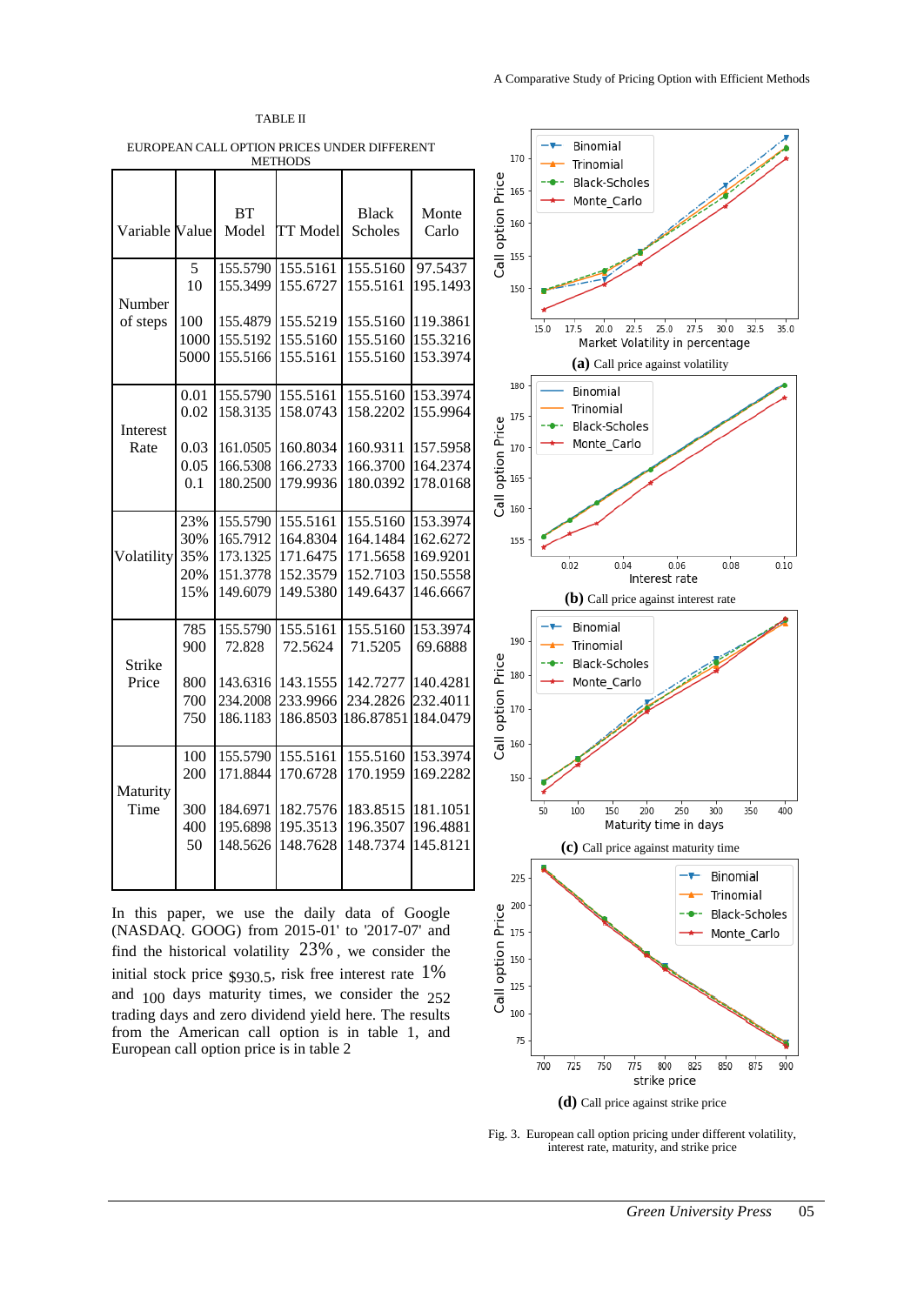

Fig. 4. European call Option Pricing under different step size and Monte Carlo simulation

In Fig. 3, we tried to show how the behavior of European call option value changes under different factors as volatility, interest rate, expiration time and strike prices with four different methods as binomial, trinomial, Monte Carlo and Black-Scholes model. In fig. 3(a). we see that the call option price increases with volatility. The four-mentioned methods almost give the same solution but trinomial method gives the result more similar to the exact solution, Black-Scholes model. In fig. 3(b). it is clear that call price increases with the interest rate. In this case, Monte Carlo simulation gives us a little fluctuating result than the others. In fig. 3(c). it is evident that call price increases with the increases of maturity time almost linearly. In fig. 3(d). it is obvious that call price decreases if we increase the strike price. In this case, we see that all the methods give almost exact result.

In Fig. 4, we tried to show how call option prices differ with the step sizes in both binomial and trinomial tree methods and how Monte Carlo simulation converges with Black-Scholes option prices by increasing number of simulations. In fig. 4(a). we find that, both binomial and trinomial tree give us almost same results with the increasing step sizes and in fig. 4(b) we established that if we increase the number of simulations Monte Carlo method converges the exact solution more quickly.



Fig. 5. American Call options under binomial and trinomial methods.